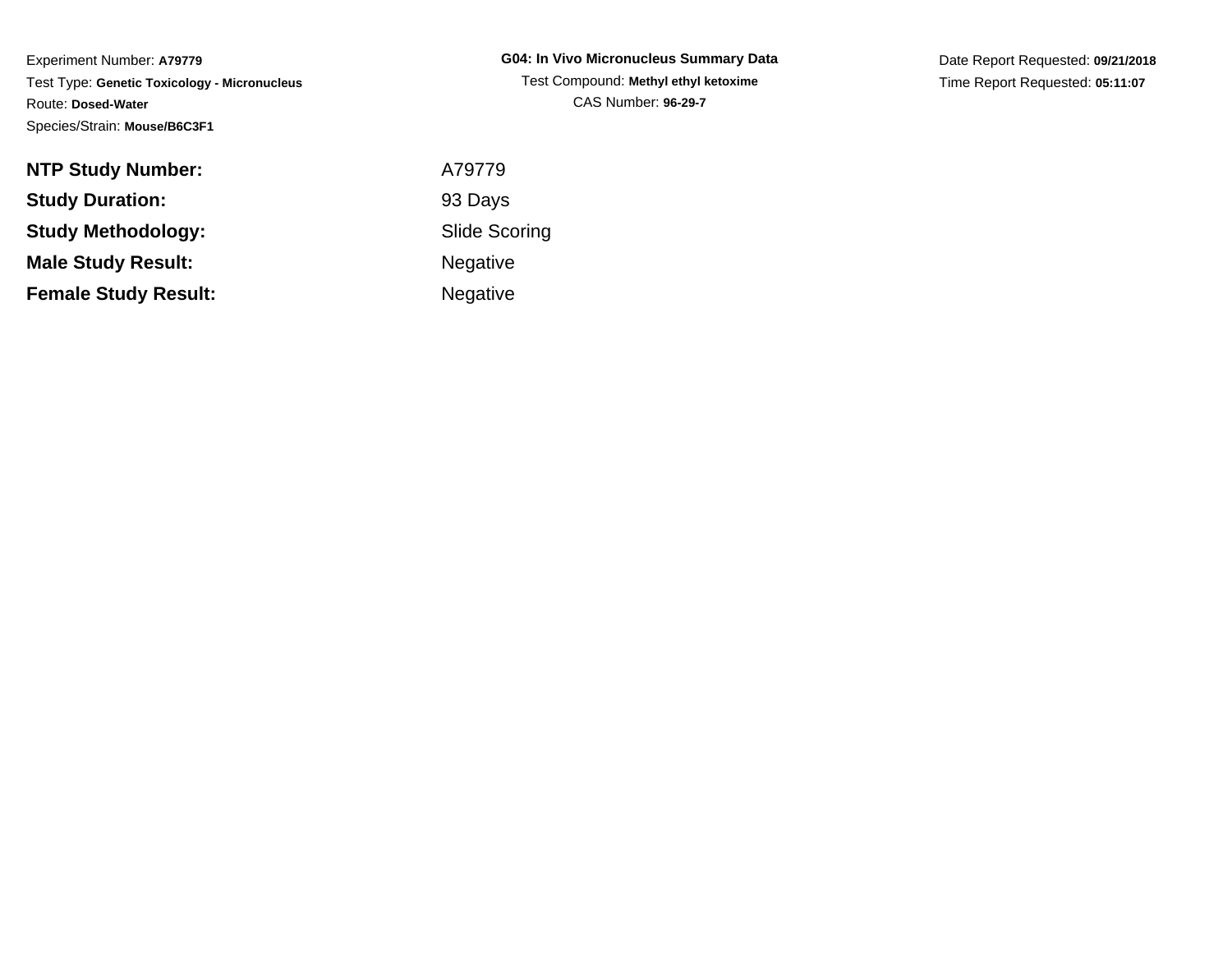|                              | Tissue: Blood; Sex: Male; Number of Treatments: 92; Time interval between final treatment and cell sampling: 0 h |                    |         |  |
|------------------------------|------------------------------------------------------------------------------------------------------------------|--------------------|---------|--|
|                              |                                                                                                                  | <b>MN NCE/1000</b> |         |  |
| Dose (ppm)                   | N                                                                                                                | Mean $\pm$ SEM     | p-Value |  |
| Vehicle Control <sup>1</sup> | 5                                                                                                                | $4.80 \pm 0.68$    |         |  |
| 625.0                        | 5                                                                                                                | $4.50 \pm 0.76$    | 0.6224  |  |
| 1250.0                       | 5                                                                                                                | $4.00 \pm 0.16$    | 0.8036  |  |
| 2500.0                       | 5                                                                                                                | $3.70 \pm 0.34$    | 0.8841  |  |
| 5000.0                       | 5                                                                                                                | $1.40 \pm 0.37$    | 1.0000  |  |
| 10000.0                      | 5                                                                                                                | $1.60 \pm 0.19$    | 1.0000  |  |
| Trend p-Value                |                                                                                                                  | 1.0000             |         |  |
|                              |                                                                                                                  |                    |         |  |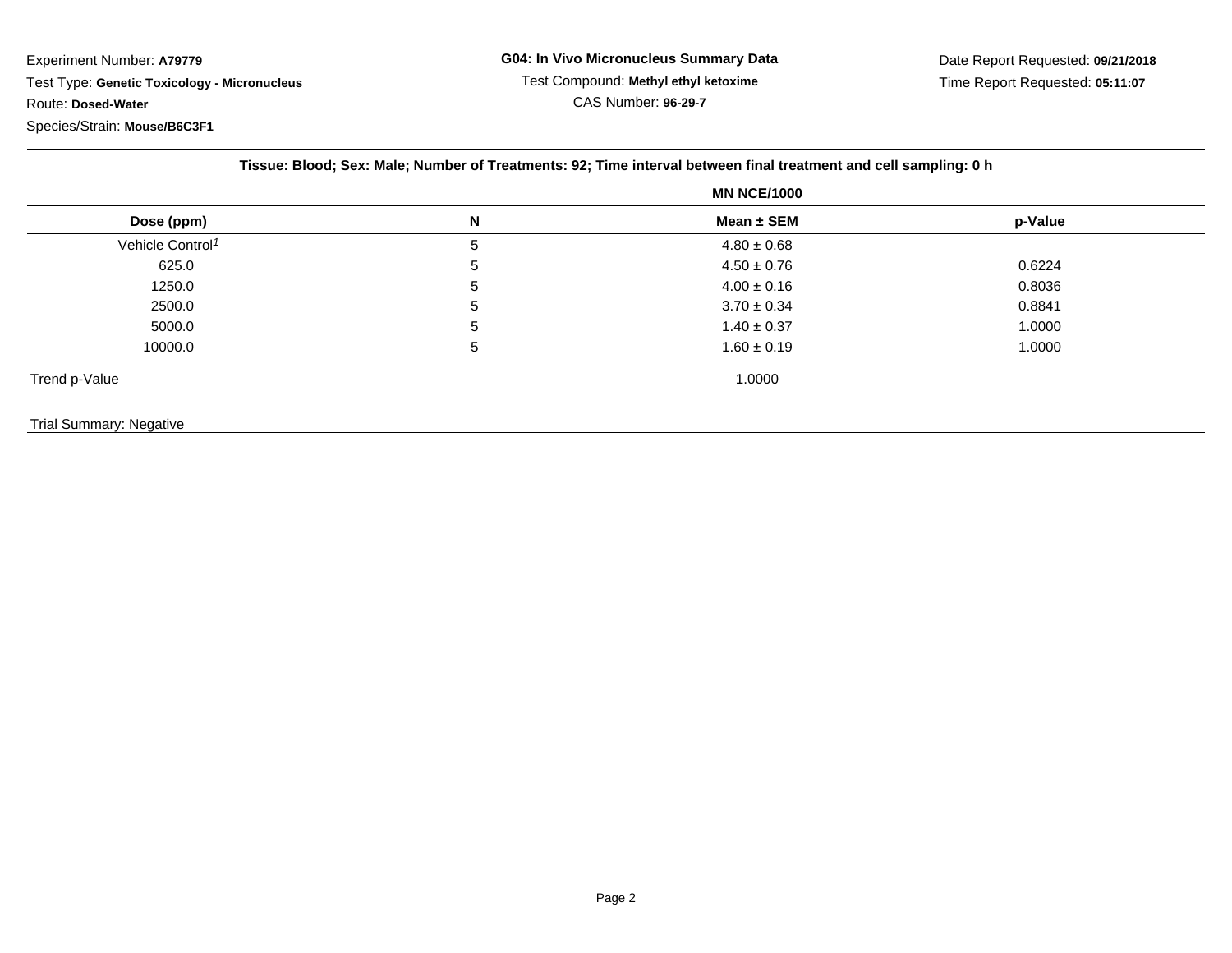|                              |    | <b>MN NCE/1000</b> |         |
|------------------------------|----|--------------------|---------|
| Dose (ppm)                   | N  | Mean $\pm$ SEM     | p-Value |
| Vehicle Control <sup>1</sup> | 5  | $2.00 \pm 0.35$    |         |
| 625.0                        | 5. | $2.10 \pm 0.58$    | 0.4379  |
| 1250.0                       | 5  | $3.00 \pm 0.42$    | 0.0784  |
| 2500.0                       | 5  | $2.90 \pm 0.89$    | 0.0990  |
| 5000.0                       | 5  | $1.90 \pm 0.37$    | 0.5637  |
| 10000.0                      | 5  | $0.80 \pm 0.34$    | 0.9884  |
| Trend p-Value                |    | 0.9980             |         |